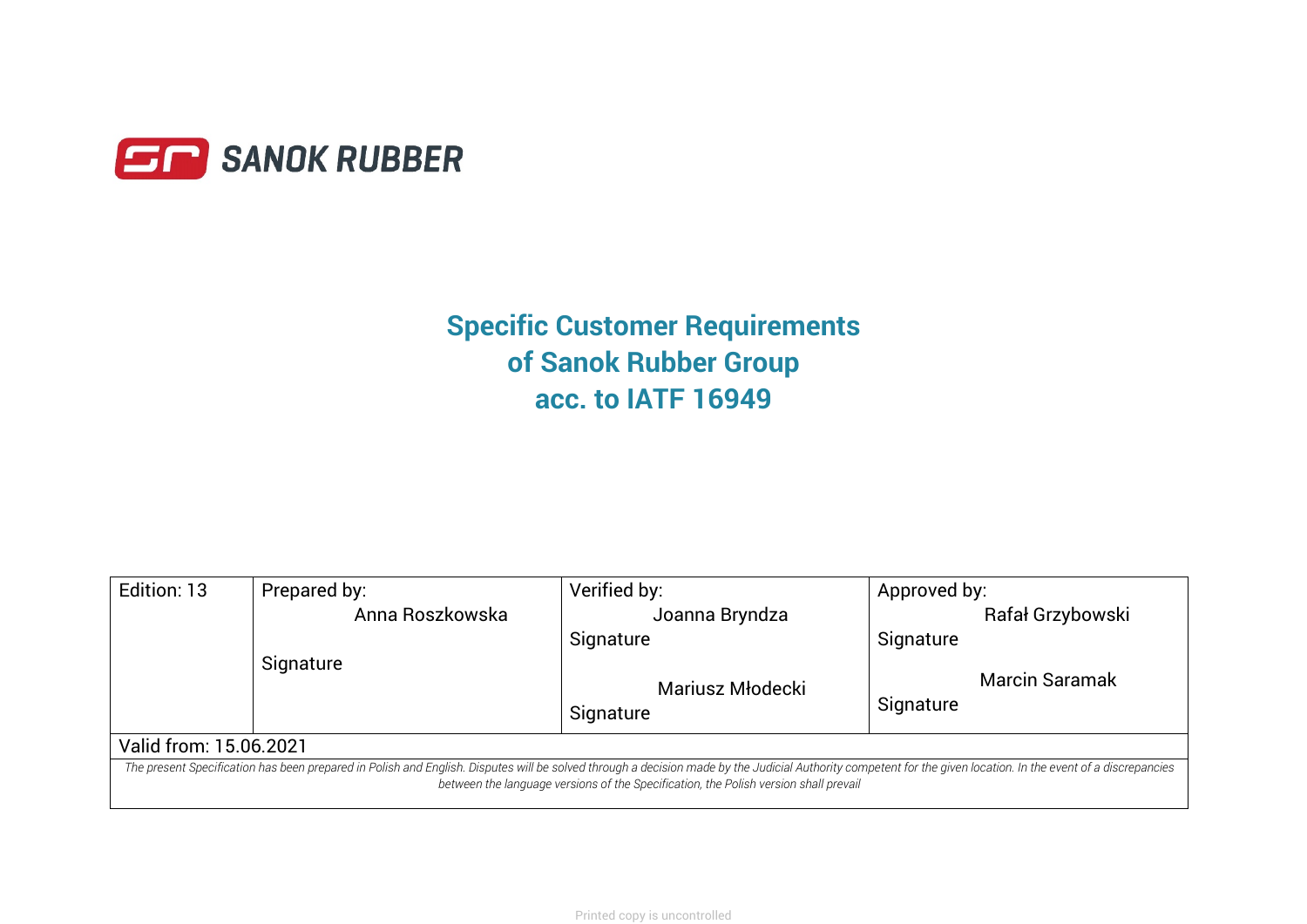### **1. General requirements.**

1.1 The present specification defines additional requirements imposed by SANOK RUBBER GROUP on the Suppliers who provide or are willing to provide their merchandise to SANOK RUBBER GROUP.

1.2 The minimum requirement for quality management system is possessing by the Supplier ISO 9001 certification with target certification for compliance with IATF 16949 made by accredited body and application of IATF 16949 requirements (together with Sanctioned Amendments to IATF, the so-called SI) for automotive group suppliers. Other suppliers must have at least the quality system ISO 9001 implemented.

1.3 The Supplier is required to immediate notification about every change in the status of certification (e.g. unconducted recertification audits, loss of a certificate validity, changes in the scope of certification, abandonment of recertification, cancellation or expiration of the certificate).

1.4 SANOK RUBBER GROUP reserves the right to audit the quality management system for compliance with IATF 16949 standard and to audit the process in accordance with the VDA 6.3 manual. The audit will be conducted at a date subject to prior agreement and it may cover the system, process or product. The audit may be carried out together with a Customer of SANOK RUBBER GROUP.

1.5 The Supplier Portal, Extranet <https://extranet.sanokrubber.com/unity/login.xml> includes among others, targets for indicators, costs related to complaints handling, selection method and supplier assessment methodology, and Specific OEM Customers Requirements. The Supplier receives access to the Portal at the time of approval/qualification of Supplier.

1.6 The Supplier performs deliveries strictly in accordance with the requirements included in the order, this applies among others, to the product's compliance with the order, quantity and delivery date (not later but also not earlier than specified), appropriate labeling, packaging, etc. Any possible deviations from the requirements contained in the order must be previously agreed in writing between the SANOK RUBBER GROUP and the Supplier.

1.7 The Supplier commits to maintain insurance for delivered parts.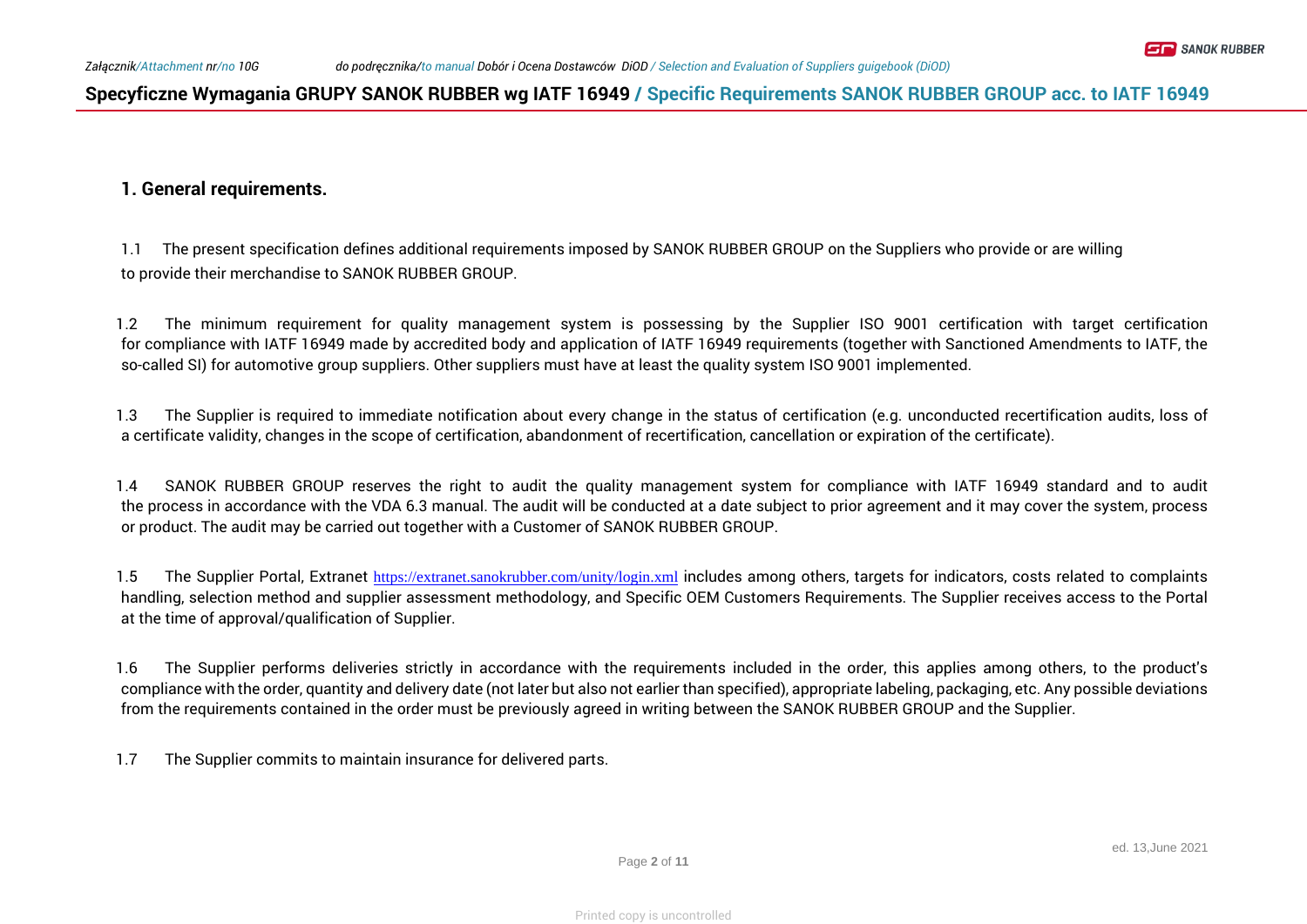## **2 Specific requirements for the Supplier Management System (Section in accordance with IATF 16949)**

#### **4.3.2 Customer-specific requirements**

The Supplier commits to comply with and to transfer to its subcontractors the specific requirements of SANOK RUBBER GROUP and SANOK RUBBER GROUP's final customers, about which they will be informed each time a new project is launched.

#### **5.1.1.1 Corporate responsibility**

Sanok RC SA requires confirmation of compliance with the requirements, and forwarding to the subcontractors of the Sanok RC SA Ethical Code, which can be found on webside [https://www.sanokrubber.com](https://www.sanokrubber.com/) and the Supplier Portal, or of their own document containing the same requirements.

#### **6.2.2.1 Quality objectives and planning to achieve them - supplemental**

The Supplier is required to monitor the fulfillment of SANOK RUBBER GROUP requirements using basic indicators and taking action in the event of failure to complete the established objective. As minimum requirements for indicators SANOK RUBBER GROUP defines:

- ppm - (amount of non-compliant product delivered / total amount of product delivered) \* 1 000 000.

- number of quality complaints the number of cases of questioning the quality of the delivered product.
- number of logistic claims number of cases of questioning the date, quantity, method of labeling, etc.
- delivery performance (number of deliveries made on time / amount of all deliveries carried out within a specified period) \* 100%

- number of premium deliveries - number of completed deliveries on time, but delivered in non-standard way different than it was stated in the contract.

The Supplier is required to pursue "zero defects" strategy in relation to supplies and improve their processes in order to maintain the level of quality of deliveries mutually determined by SANOK RUBBER GROUP and the Supplier. As part of this strategy, a supplier that has not reached the target of 0 ppm in a given year will receive "Targets for defects in supply" for the next 3 years as part of the improvement program with the objective to obtain 0 ppm in the last year.

#### **7.1.5.1.1 Measurement System Analysis**

The Supplier will ensure the reliability of the inspection and testing results, the efficiency of the control and measurement devices used and will carry out the analysis of the measurement system used to control the product characteristics and process characteristics that affect quality in accordance with the current AIAG MSA or VDA 5 manual.

#### **7.5.3.2.1 Record retention**

The minimum storage period for technical documentation corresponds to the period in which the Product is produced plus one calendar year. The remaining records should be stored for min. 3 years, except that for parts containing characteristics related to safety or legal requirements, this period is min. 15 years. In case of longer required storage periods for the records agreed in the contact between Sanok Rubber Group and the Supplier, the provisions of the contract shall prevail. The Supplier, upon request of SANOK RUBBER GROUP, will provide access to documentation regarding the design and development, production process and quality control of the Product.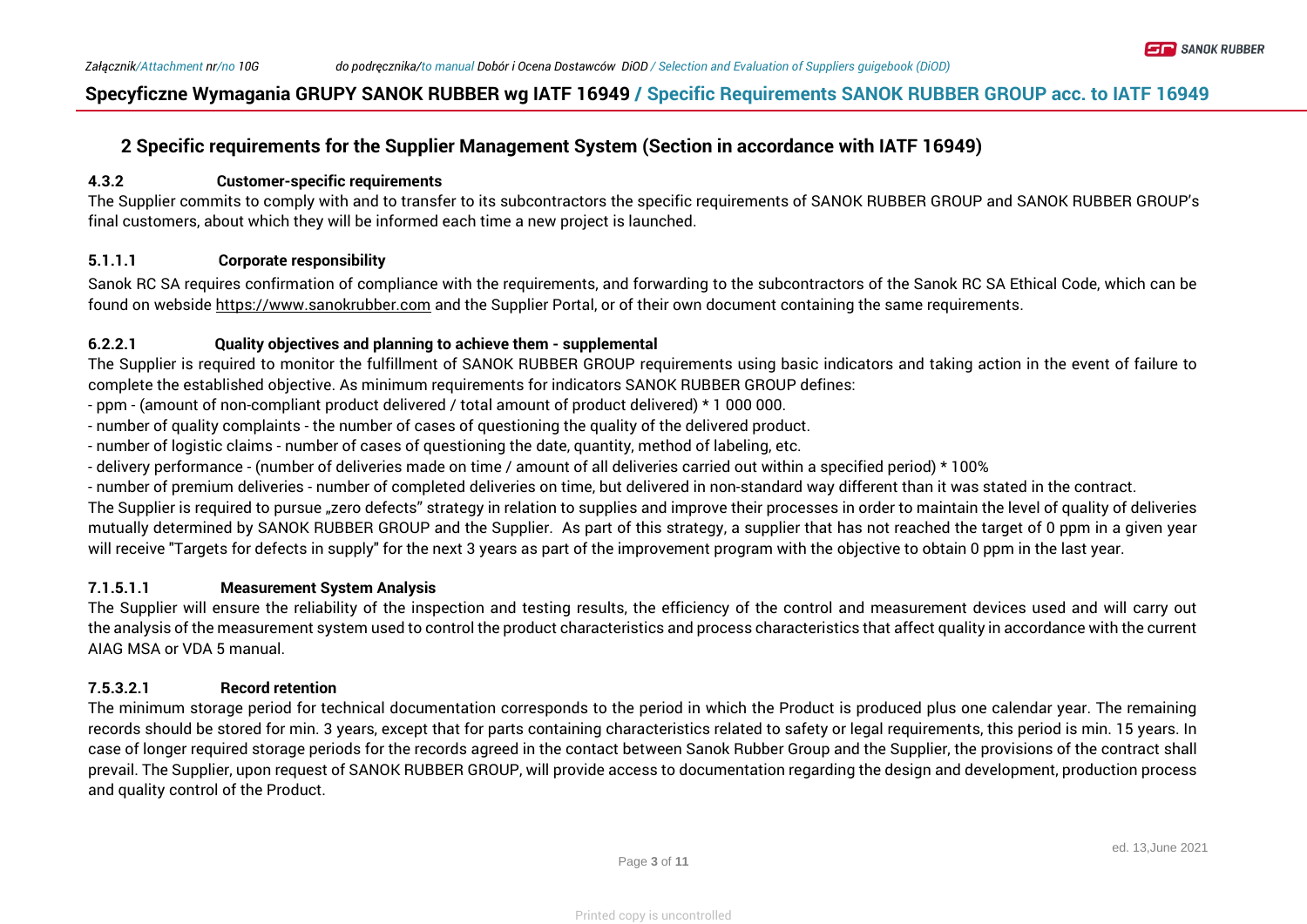#### **8.1.2 Confidentiality**

The Supplier commits to hold all confidential information in strict confidence and not to disclose to any third parties and use this information only in accordance with the scope of this Specification. The confidentiality clause is applicable during the duration of the Agreement as well as after its conclusion.

#### **8.2.2.1 Determining the requirements for products and services - supplemental**

The Supplier shall ensure that the products supplied to SANOK RUBBER GROUP do not contain dangerous substances and materials as defined by the stipulations of the directives 2000/53/EC and 2002/95/EC. In case the Product, which is considered to be a dangerous material, is supplied to SANOK RUBBER GROUP, the Supplier is required to submit and update the Material Safety Data Sheet (MSDS) relating to the supplied Product in language version of the country to which the Product will be supplied. Supplier will provide a written notice on safety recommendations that should be followed and on storage conditions and will commit to supplying their Products in full compliance with Regulation (EC) No. 1907/2006 of the European Parliament and the Council as to Registration, Evaluation, Authorization and Restriction of Chemicals (REACH), as well as other requirements specified in detail in the orders and in the framework contract. The Supplier is responsible for marking the Products and danger packaging in accordance with legal provisions of the country to which the Product will be delivered.

#### **8.2.3.1.3 Organization manufacturing feasibility**

The Supplier will commit in writing to fulfill the order for SANOK RUBBER GROUP for a new Product based on the Product feasibility study carried out. The analysis will be based on technical documentation, environmental, health and safety, energy requirements, regulations regarding recycling and the quantitative needs of the SANOK RUBBER GROUP. It is required for:

- each new Product,

- in case the Product or process is modified (including the change of the manufacturing location),

- each time the order placed by SANOK RUBBER GROUP increases beyond 20% of the monthly demand level stated in the contract.

The Supplier shall plan all necessary resources, devices, tooling, measuring instruments as well as product development stages and he shall also commit to carrying out the operations arising from the schedule in timely manner.

#### **8.2.3.1.2 Customer-designated special characteristics**

The supplier will identify special characteristics among others based on the results of the failure mode and effect analysis (DFMEA and PFMEA) and he take into account all *characteristics* defined by SANOK RUBBER GROUP. Designation of special characteristics:

**Critical characteristics** effecting the safety/legal regulations. Those are characteristics where a possible deviation may have a significant effect on the  $\overline{\nu}$ operational use safety of the product or compliance with legal regulations.

 **Important characteristics** effecting the adjustment / function of the product. Those are characteristics where an anticipated deviation will likely have **+** a significant effect on the function, assembly, reliability or operating.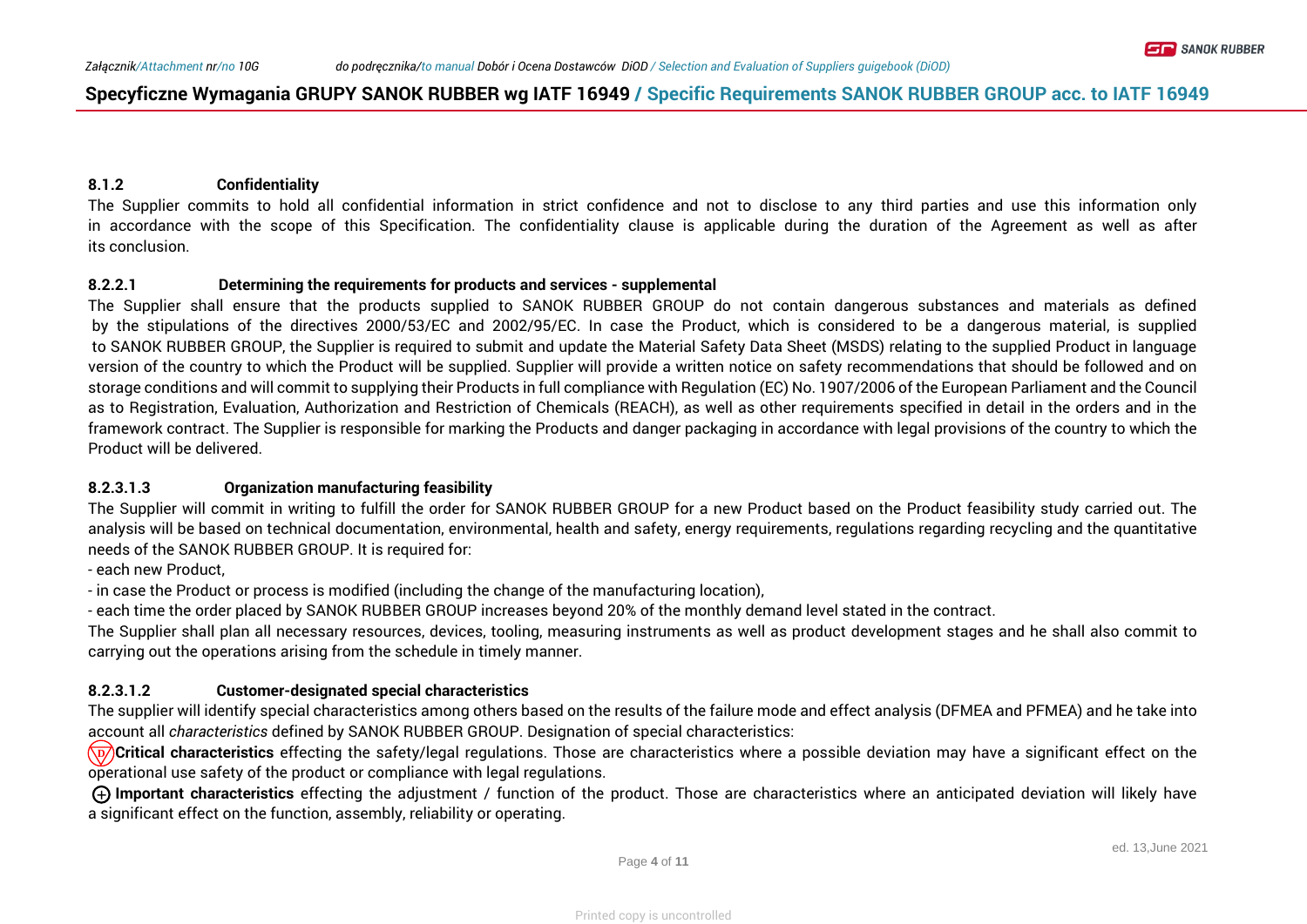#### **8.3.3.1 Product design input**

The Supplier commits to label deliveries in accordance with Attachment No. 13 to this specification "Documentation of marking deliveries to the SANOK RUBBER GROUP" (it refers only to Polish location)

#### **8.3.3.3 Special characteristics**

The Supplier should possess criteria for identification of special characteristics. In case the critical characteristic is identified, having impact on safety or legal regulations, the Supplier has to submit Control Plan for approval by SQE of SANOK RUBBER GROUP. Process capability to PPAP / PPF should be calculated for all special characteristics or other characteristics indicated by SANOK RC. If SANOK RUBBER GROUP does not specify special characteristics, the supplier will identify its own characteristics for approval.

#### **8.3.4.4 Product approval process**

Validation and approval of the production process efficiency R@R is performed by the auditor of the SANOK RUBBER GROUP. Approval is carried out in accordance with the AIAG PPAP or VDA 2 PPA manual. The correct methodology will be defined during the project order. In case The Product or process does not meet specified requirements, SANOK RUBBER GROUP, at the Supplier's written request, may conditionally approve the Product for a certain period of time or for certain quantity on a condition that this fact will not have a negative impact on operation, durability and safety of use of the Product.

The Supplier shall take corrective action immediately to bring the Product into compliance and resubmit the documentation and the information batch for full approval. Serial deliveries of unapproved Products will not be accepted by SANOK RUBBER GROUP. In case the information batch is not supplied on the scheduled date or it is supplied without proper documentation or the documentation is incomplete or inadequate, the Supplier shall bear the costs related to delay in execution of the order. The Supplier shall ensure that all data regarding the material composition of the supplied Products are reported to IMDS (International Material Data System) before the information batch and PPAP documentation are submitted for approval. SANOK RUBBER GROUP identification number (ID) in IMDS data base is 2847.

The minimum scope of submitted documentation, prepared in accordance with AIAG / VDA guidelines, is as follow:

- 1. PSW /PPF
- 2. Drawing
- 3. Signed by Supplier a Sanok Rubber Group specification
- 4. Process flow chart
- 5. FMEA / VDA 4 first page, full document to be presented at Supplier's location
- 6. Control plan
- 7. Measurements report for 100% dimensions indicated on the drawing
- 8. Material test results acc. to standards indicated in the specification
- 9. Bill of materials (BOM)
- 10. Cpk process capability calculated acc. to point 9.1.1.1
- 11. MSA / VDA 5 measurement system analysis
- 12. Samples

**ET B** SANOK RUBBER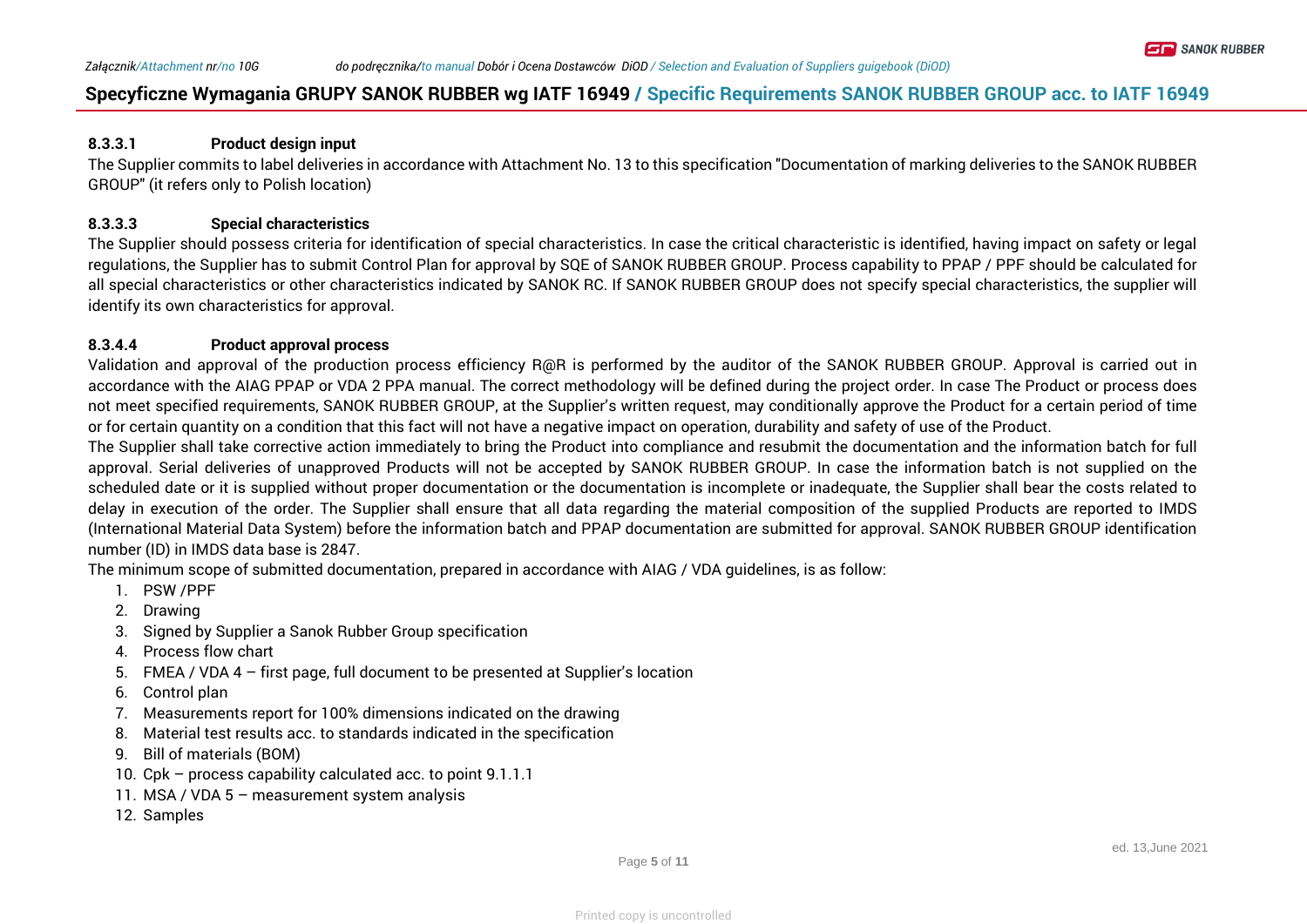#### 13. Others if applicable

In case of materials from the group of BULK MATERIALS – MASS, the scope of documentation will be agreed individually.

#### **8.3.6.1 Design and development changes - supplement**

The supplier is not authorized to make any changes to the Product and / or production process without a prior application for change introduction submitted to the Buyer of Sanok Rubber Group and after formal acceptance of the application by a representative of SANOK RUBBER GROUP. Modification / change will not be introduced without prior formal approval of the Product (matrix of changes required formal approval acc. to AIAG PPAP/VDA 2) by a representative of SANOK RUBBER GROUP. SANOK RUBBER GROUP may waive the right to conduct a formal approval of the Product by communicating the decision about it to the Supplier in written form. The Supplier is required to implement a proper change management system in order to ensure that the process is performed based on the current level of change (drawings, specifications, process documentation, etc.).

#### **8.4.2.3 Supplier quality management system development**

The Supplier commits to comply with and to transfer to its subcontractors the specific requirements of SANOK RUBBER GROUP and SANOK RUBBER GROUP's final customers, about which they will be informed each time a new project is launched.

#### **8.4.2.4.1 Second-party audits**

SANOK RUBBER GROUP reserves the right to conduct an audit with the Supplier in the supply chain in case of significant quality or logistical problems resulting from reasons attributable to the Subcontractor. The audit may be carried out jointly with the Customer of SANOK RUBBER GROUP. The Supplier undertakes to communicate to its Sub-Suppliers the requirements of special processes (CQI) according to AIAG (Automotive Industry Action Group), if they apply to the materials supplied.

#### **8.5.4.1 Preservation - supplement**

The Supplier will ensure that all Products will be packaged and marked in accordance with the Product specification. Packing specification shall be agreed by the Parties prior to the approval of the Product for serial production. In case of Products losing their properties with passing of time, expiry date shall be marked on packaging. In case of specific storage conditions Supplier provides proper information on packaging. The supplier will not deliver materials to the SANOK RUBBER GROUP with a validity period of less than 6 months at the time of delivery. Any deviation requires the written consent of the SANOK RUBBER GROUP.

#### **8.6 Release of products and services**

The Supplier is responsible for the quality of the delivered parts and acknowledges that SANOK RUBBER GROUP plants do not control the quality of all batches of delivered parts.

#### **8.6.1 Release of products and services - supplement**

The supplier is required to attach to each delivery all documents, material labels on the delivery units and "Confirmation of material compliance" in accordance with the applicable technical documentation and the current "Specification", provided at the design stage.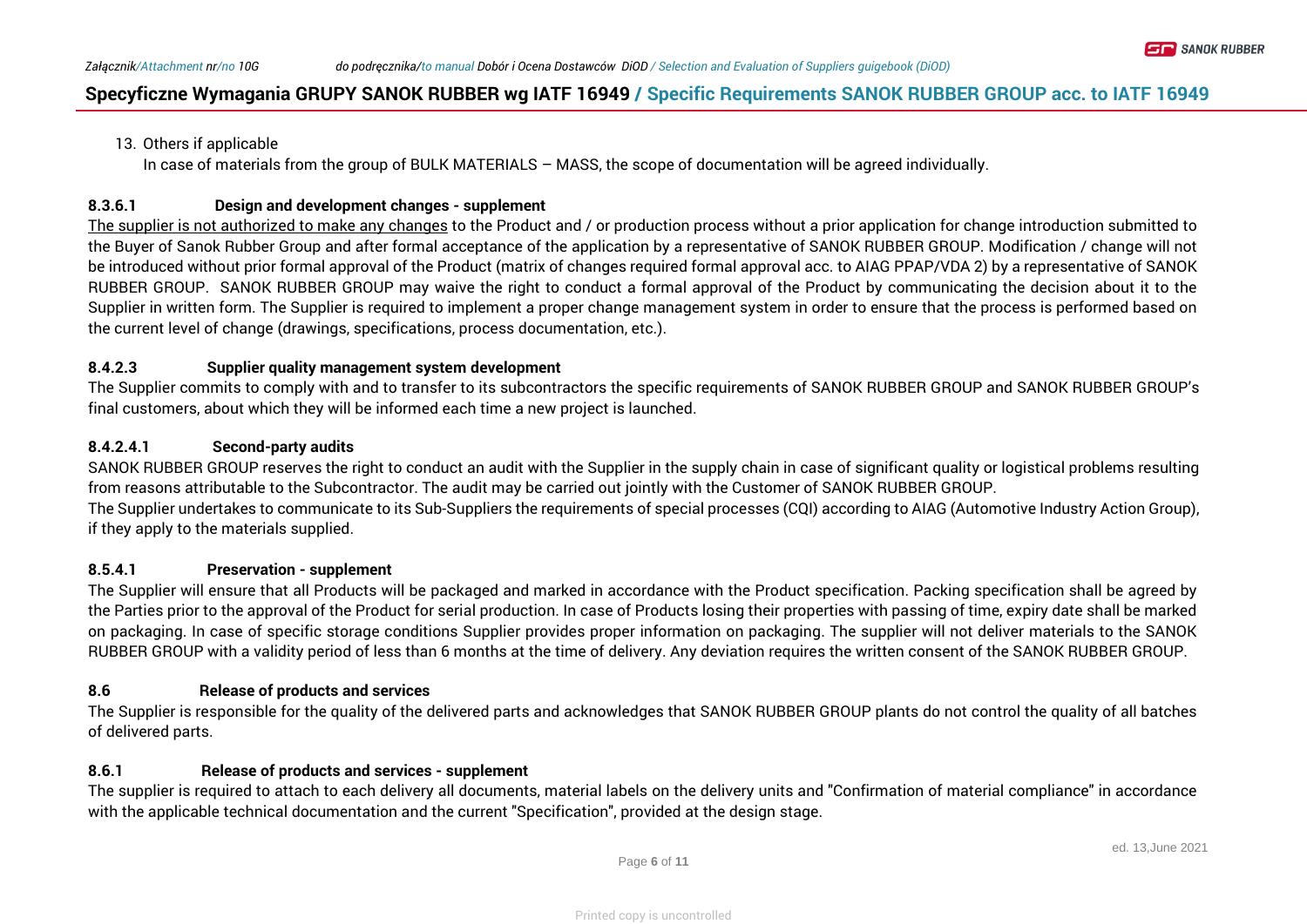#### **8.7.1 Control of nonconforming outputs**

The Product shall be considered as defective if:

- results of control of the Product characteristics do not comply with the requirements defined in the technical documentation (drawing, specification, etc.),
- it is not properly marked, does not meet specified safety standards,
- does not correspond to appropriate master sample approved in the Product approval process (PPAP/PPA information batch),
- it contains defects that spoil or reduce its functionality and/or reliability during its application determined in the project,
- shelf life in the day of delivery to warehouse of SANOK RUBBER GROUP is shorter than 6 months, unless the parties have agreed otherwise, point 8.5.4.1.

#### **8.7.2 Control of nonconforming outputs**

Complaints are conducted on the SANOK RUBBER GROUP Suppliers' Portal - EXTRANET. The required response time to the complaint is respectively:

- 24 hours – step D1-D3,

- 7 days from notice - step D4 - D6,

- full 8D report within 10 working days from notice or another period of time agreed between the Parties (step D7-D8).

The Supplier shall implement immediate actions within 24 hours of being notified or another period of time agreed between the Parties. Immediate actions should include, for example: 100% control of Products suspected of being defective, including all storage locations, information about the transportation of Products suspected of being defective, replacement of disputed Products or lots of Products, execution or order of sorting or repairing the Products delivered, subject to agreement for repair must express the SANOK RUBBER GROUP in writing.

If the same problem occurs again, the SANOK RUBBER GROUP reserves the right to impose a sorting company, until the quality is stabilized at the required level, at the expense of the supplier. Immediate actions (including those commissioned for execution to the Subcontractor) will be carried out at the cost and responsibility of the Supplier and will be implemented until it demonstrates the ability to deliver the Product as required and ensures that there are no Products in the supply chain for which there is a suspicion of defectiveness. In the case of detecting non-compliant parts, the SANOK RUBBER GROUP plant is entitled to carry out the sorting operation or repair of the products on its own in an amount necessary to secure the continuity of production and charge the Supplier with the resulting costs. The Supplier will be informed about the implementation of the selection or repair operation in order to authorize it, but it does not release the Supplier from the responsibility for the Product. In case of a complaint, the supplier shall pay minimum administrative costs (list in the Suppliers' Portal).

#### **9.1.1.1 Monitoring, measurement, analysis and evaluation**

Once a year the Supplier is required to carry out a re-qualification of the product and upon request send its evidence to the SANOK RUBBER GROUP. The Supplier is responsible for the validity of the re-qualification. Statistical process control (SPC) must be carried out for all special or other characteristics indicated by the SANOK RUBBER GROUP.

Minimum requirements regarding the level of capability indicators for special characteristics are respectively:

- Machine capability: Cmk ≥ 2,00

- Process capability: Ppk ≥ 1,33 - impact for adjustment / function,

$$
\mathsf{Pp_k} = min\left\{\frac{USL - \bar{X}}{3*\partial_S};\frac{\bar{X} - LSL}{3*\partial_S}\right\}
$$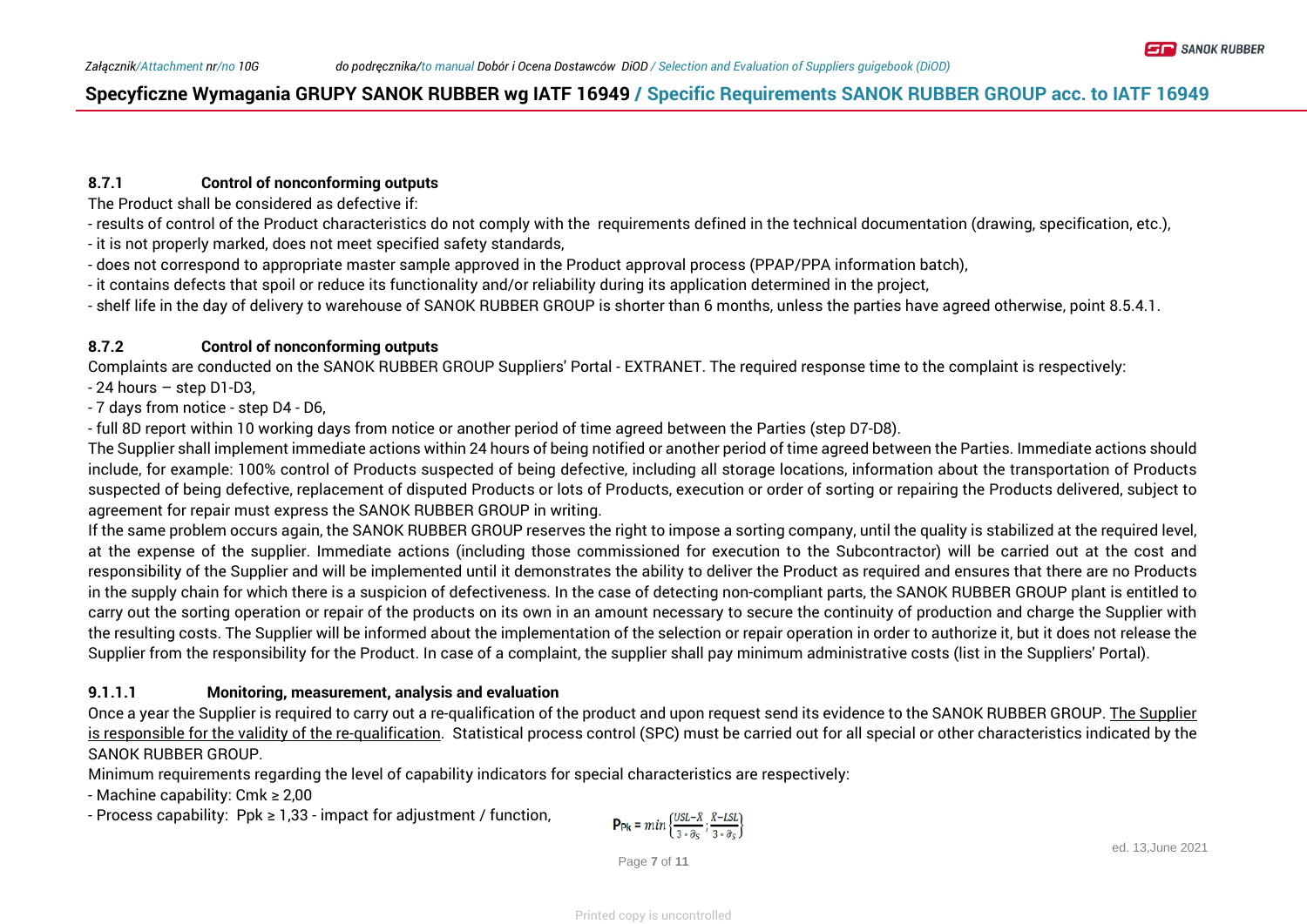Ppk  $\geq 1.67$  - impact for safety / legal regulations, - Process efficiency: Cpk ≥ 1,33 - impact for adjustment / function  $Cpk \geq 1,67$  - impact safety / legal regulations.

$$
\mathbf{C_{pk}} = min \left\{ \frac{USL - \bar{\bar{X}}}{3 \cdot \hat{\sigma}_{\bar{R}/d_2}}; \frac{\bar{\bar{X}} - LSL}{3 \cdot \hat{\sigma}_{\bar{R}/d_2}} \right\}
$$

In case the process does not demonstrate required capability level the Supplier implement 100% control operation in the process until requirements are met. SANOK RUBBER GROUP reserves the right to set a higher level of the indicator, in accordance with the specific requirements of the Customer.

Minimal scope of documentation for requalification:

- 1. PSW /PPF
- 2. Measurements report for 100% dimensions indicated on the drawing
- 3. Material test results acc. to standards indicated in the specification
- 4. Bill of materials (BOM)
- 5. Cpk process capability calculated acc. to point 9.1.1.1
- 6. Others if applicable

In case of materials from the group of BULK MATERIALS – MASS, the scope of documentation will be agreed individually.

#### **9.1.2.1 Customer satisfaction – supplement**

In case the Supplier does not meet the agreed quality and logistic targets, a four-level procedure of escalation of actions is initiated by SQE. The first level of escalation process is initiated by SQE responsible for suppliers development in particular location and transfer that information to SQE in Polish headquarter (PL).

Level 2 - 4 activates SQE (PL). Placement of the Supplier on escalation levels 2, 3 and 4, has to be treated as assignment of special status according to IATF 16949. In each case the Supplier is informed about the escalation actions undertaken against him and about his transfer to a higher/lower level. The Supplier should sign and return the escalation form. In the case of a designated supplier (Directed-Buy), each time the Customer is informed about the activation of the escalation level. The Supplier is respoinsible to inform his Certification Body about special status received from SANOK RUBBER GROUP.

*SQE (Supplier Quality Engineer) it is authorized auditor of Suppliers in SANOK RUBBER GROUP.*

#### **Escalation actions levels:**

#### **Level 1:**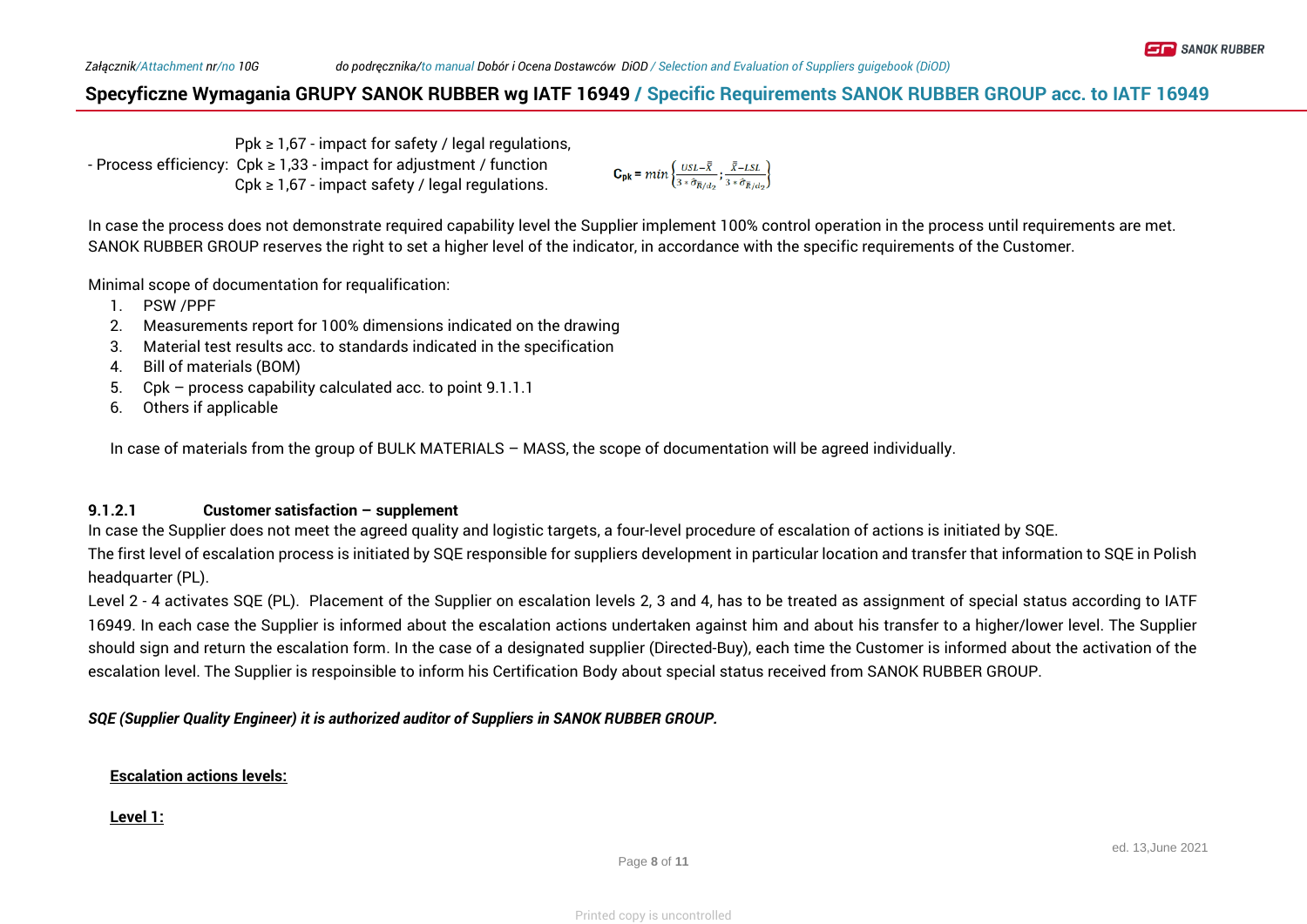The trend of the "ppm of deliveries" indicator, calculated cumulatively over the last three months, shows an increasing trend  $(1)$  and/or the timeliness indicator of deliveries below 94% and/or the number of complaints cumulatively above 5. Additionally, the escalation process can be activated in case of: repeated logistic complaints, quality complaints, disturbances at the Sanok RC customer, late submission of the 8D Report, contact problems, periodic evaluation at level "C", process audit at level "C", occurrence of special/premium transports, etc. The decision is taken by the team performing the summary analysis of a given month (SQE, LZ, DL / J4, DZ-4, HL4). Supplier defines and submit a corrective action plan.

#### **Level 2: SPECIAL STATUS:**

The trend of "ppm delivery" indicator, calculated cumulatively over the last six months, continuesly shows increasing trend  $($   $)$  and/or the delivery performance indicator cumulatively below 90% and/or the number of complaints cumulatively over 7 and/or a corrective action plan has not been submitted or actions identified in the plan are ineffective (new disruptions and problems continue and/or appear) and/or no escalation signatures level 1. The supplier is obliged to implement:

- in case of quality indicators: 100% control of products delivered to the SANOK RUBBER GROUP, additional marking of individual and collective packaging with green identification card "100% control".

- in case of logistic indicators, SANOK RUBBER GROUP reserves the right to individual determination of corrective actions for the supplier. Results of actions undertaken are discussed by the Supplier representatives during the visit at SANOK RUBBER GROUP.

#### **Level 3: NEW BUSINESS HOLD:**

Undertaken actions are ineffective, indicators still do not meet the established targets, and the corrective actions, as well as the established 100% control, are ineffective.

The Supplier is obliged to implement, at their own cost:

- in case of quality indicators: additional 100% control to be performed by an outsourced company,

- in case of logistic indicators: individually determined by SANOK RUBBER GROUP actions.

The representatives of SANOK RUBBER GROUP conduct an audit at the supplier's site in order to verify the actions. A procedure of searching an alternative source is initiated for the products delivered by the supplier under the escalation action. Requests for quotes and orders to the supplier for new projects are stopped. Additionally, SANOK RUBBER GROUP may charge the supplier financial penalties arising from the cooperation contract.

#### **Level 4: ALL BUSINESS HOLD:**

Despite actions being taken as described on levels of escalation from 1 to 3, logistic and quality indicators still demonstrate a negative trend. Decision is made to change the supplier for pending projects.

#### **Deescalation:**

**ET B** SANOK RUBBER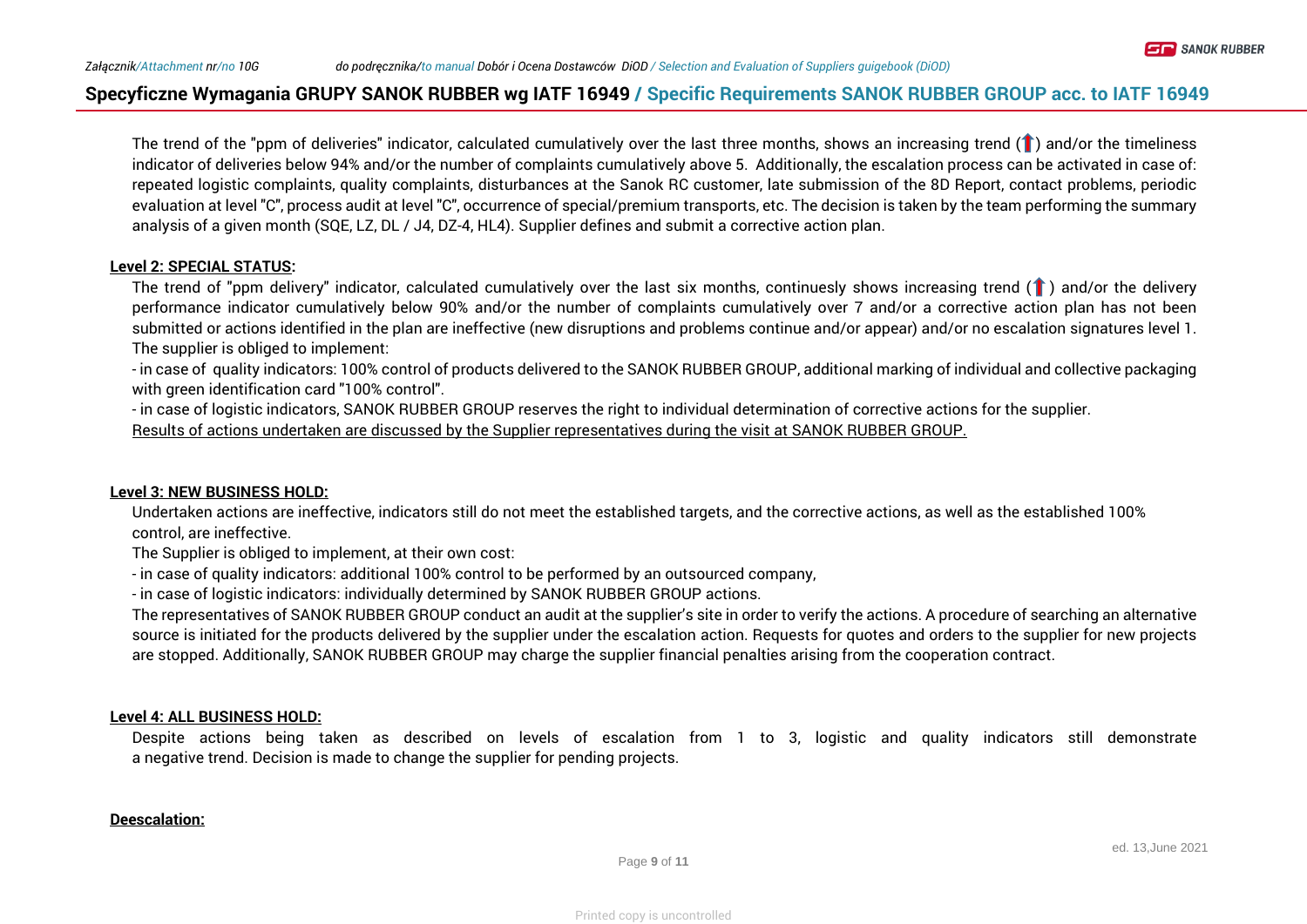A supplier can be moved from a higher to a lower level if actions taken at each level are effective. After a successful and permanent implementation of corrective actions by the supplier, escalation actions may be discontinued (positive trend - not shorter than 3 months, delivery performance indicator over 99%, number of complaints cumulatively constant).

#### **9.2.2.3 Process audit**

Supplier commits to meet the requirements of special processes in accordance with AIAG if they are applicable for delivered parts:

- CQI-9 (Heat Treatment System Assessment)
- CQI-11 (Special Process: Plating System Assessment)
- CQI-12 (Coating System Assessment)
- CQI-15 ([Welding System Assessment\)](http://www.google.pl/url?sa=t&rct=j&q=&esrc=s&source=web&cd=4&cad=rja&uact=8&ved=0ahUKEwjn___Gtd_QAhWDCSwKHVuYDzAQFggvMAM&url=http://allaboutmetallurgy.com/wp/wp-content/uploads/CQI-15_Welding_System_Assessment.pdf&usg=AFQjCNFC80S-8yY0JbIdt1R_ALx9ZeycvA)
- CQI-17 (Soldering System Assessment)
- CQI-19 (Sub-Tier Supplier Management Process Guideline)
- CQI-23 (Molding System Assessment)

*SANOK RUBBER GROUP anticipates unassisted evaluation in accordance with questionnaire of the relevant CQI standard and sending the current report once a year.*

#### **10.3.1 Continuous improvement - supplement**

Supplier should use instruments to improve its productivity such as Lean Manufacturing or similar. Effects of improvements are shared between the Supplier and Sanok RC in form of price discounts. Discounts will be a subject of contract agreements or a result of cost audits conducted by Sanok RC.